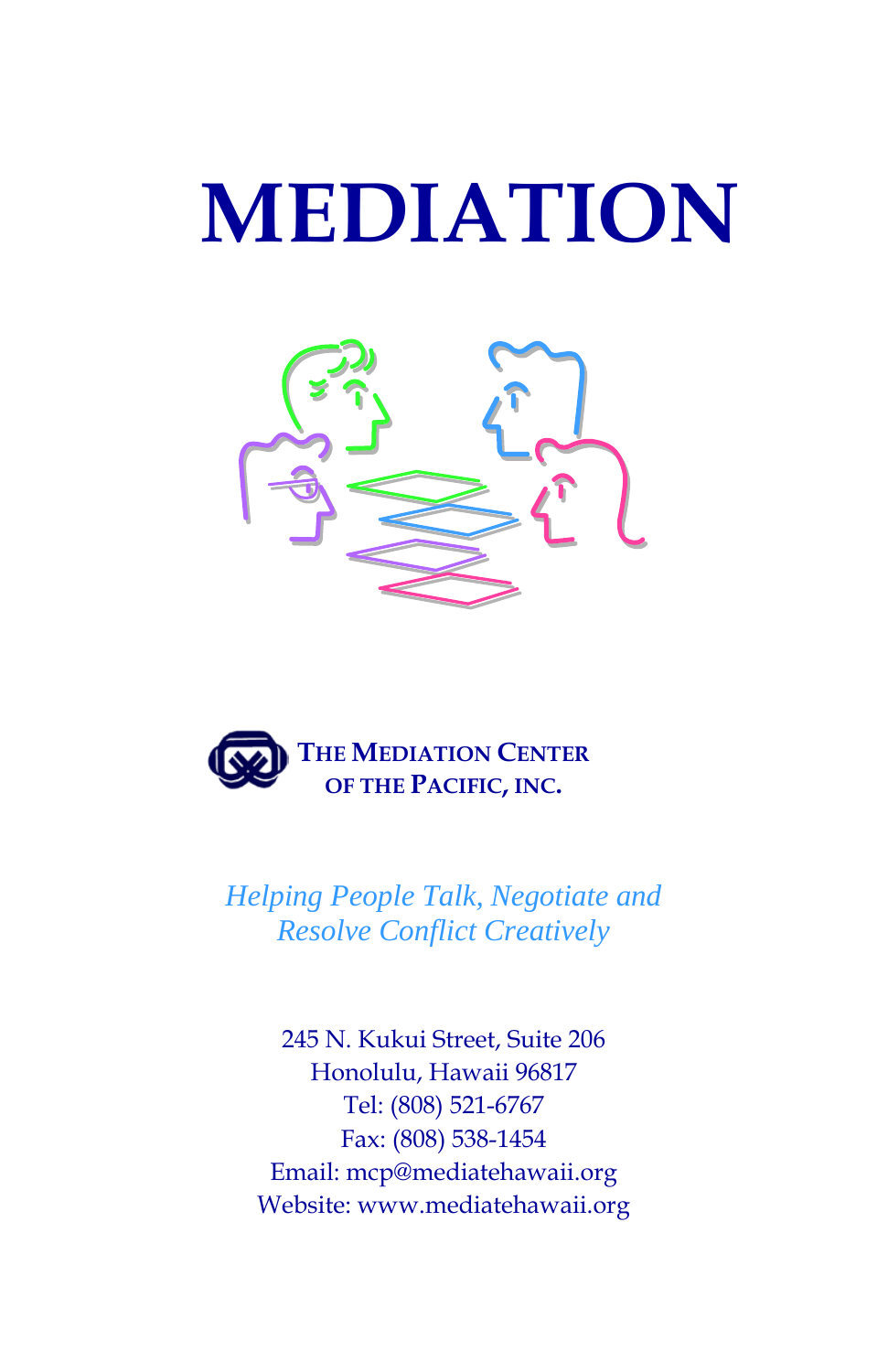### **What is Mediation?**

Mediation is an informal process in which an impartial third party (the mediator) helps people in conflict talk and reach written agreements without going to court or some other formal legal proceeding.

Mediation offers several benefits:

#### ► **IT SAVES MONEY**

- No added court costs
- Reduced or no attorney's fees
- Pay only a modest fee on a sliding scale

#### ► **IT SAVES TIME**

- Many cases are resolved in one session
- Each session lasts approximately three hours
- Sessions can be quickly scheduled to occur on Monday through Friday in the morning or afternoon, and on Saturday in the morning

#### ► **THE PARTIES DECIDE**

- Mediators don't judge, advise, counsel or tell the parties what to do
- The parties come up with their own solutions that meet their particular needs
- Mediators help draft agreements into a written document to be signed
- Communication between the parties can be improved and relationships strengthened

#### ► **IT'S CONFIDENTIAL**

- Mediators and staff will not reveal what they've heard or read
- Mediation sessions are private and not open to the public
- Mediation discussions or notes cannot be used in court or administrative hearings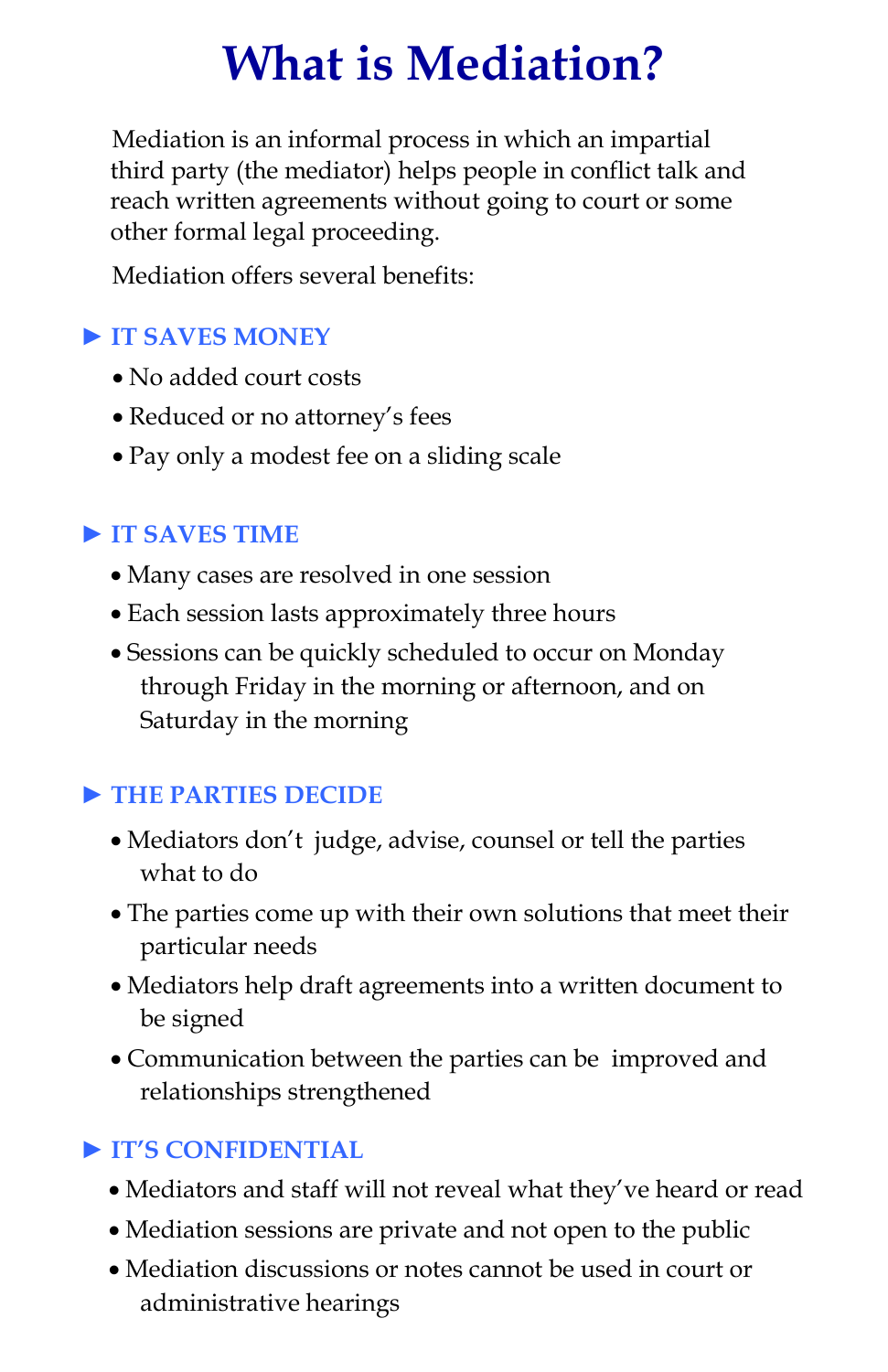### **Who are the Mediators?**

Since its founding in 1979, the Mediation Center of the Pacific has grown and evolved to provide a broad range of services. Today, the Mediation Center assists over 7,000 people annually to prevent and resolve conflicts through mediation, facilitation, training and other dispute resolution processes.

The Mediation Center of the Pacific is fortunate to work with a group of trained mediators who come from diverse backgrounds and professions within the community. The mediators volunteer their services to support the Mediation Center's mission of providing high quality mediation and dispute resolution services that are affordable and accessible.

*We believe that every time someone settles a dispute peacefully, everyone benefits. Relationships are improved, and communities are strengthened.*

Comments from mediation participants include:

*"Very pleasant, productive experience – I don't think my husband and I could have done this on our own."* (Participants from a domestic mediation)

> *"We could never have done this any other way. The mediators were fabulous." (*Participants from an employment dispute)

*"The mediation process helped us to come to an agreement on our issues. It also helped us save time and money."* (Participants from a condominium dispute)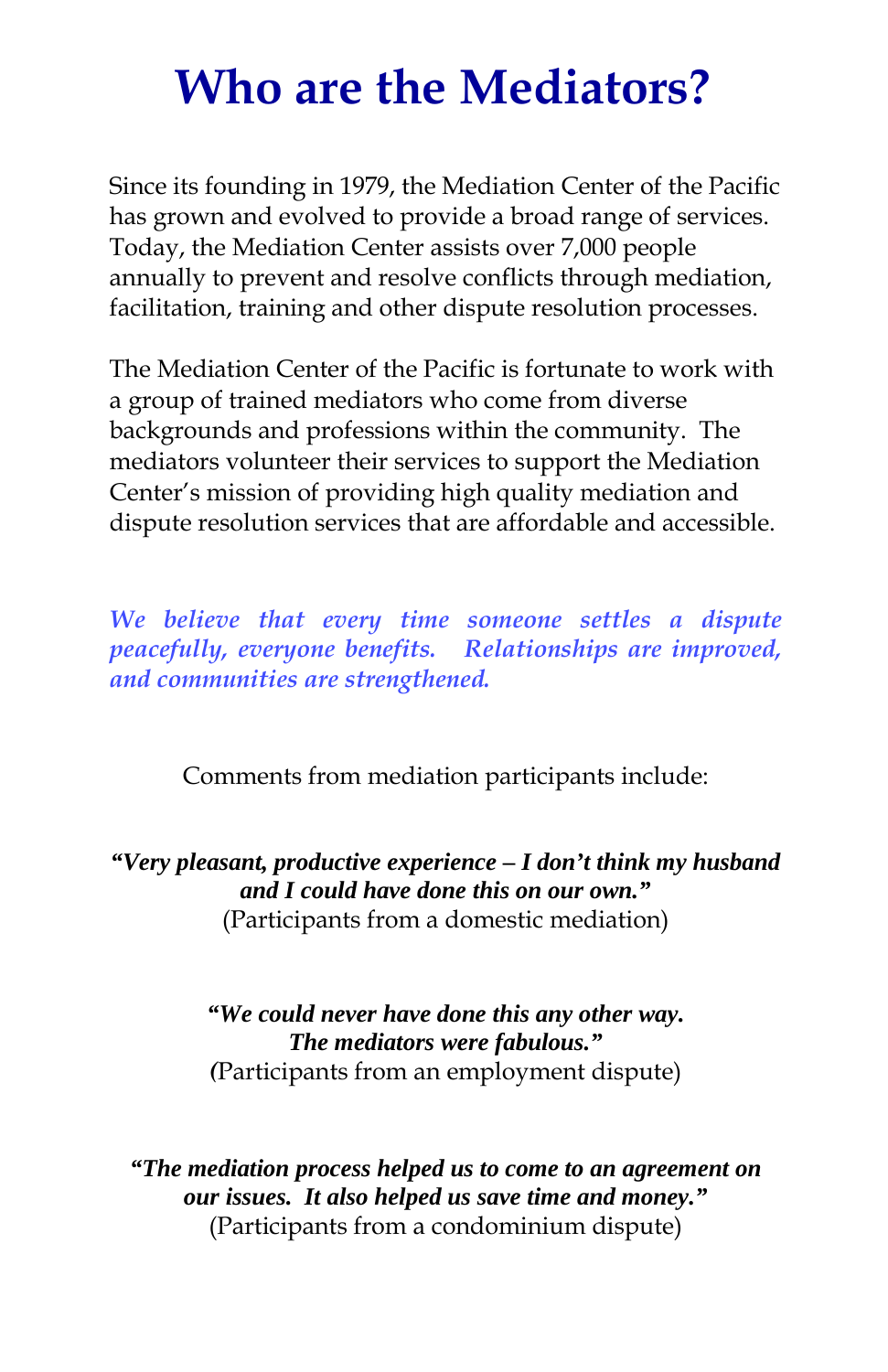### **What issues can be Mediated?**

Mediation services at the Mediation Center of the Pacific are available in two key areas:

#### **COMMUNITY**

- Neighbor conflicts
- TRO cases (neighbors; co-workers; students)
- Financial disputes
- Employee/Employer disagreements
- Co-worker/Co-worker differences
- Consumer/Merchant disputes
- Client/Customer complaints
- Family Business disputes
- Landlord/Tenant problems
- Juvenile Restitution (re-payment plans)
- Parent/Child differences
- Family matters

#### **SPECIALIZED**

- Divorce (the children; property division)
- Paternity (child custody; visitation; insurance)
- Elder issues & Adult Guardianship (caregiver selection; financing care; transition plans)
- Family Estate issues (financial management; property division)
- Discrimination & Civil Rights matters
- ADA complaints
- Employment termination disputes
- Condominium issues
- Homeowner Association issues
- Real Estate disputes
- Mortgage Foreclosure cases
- Special Education conflicts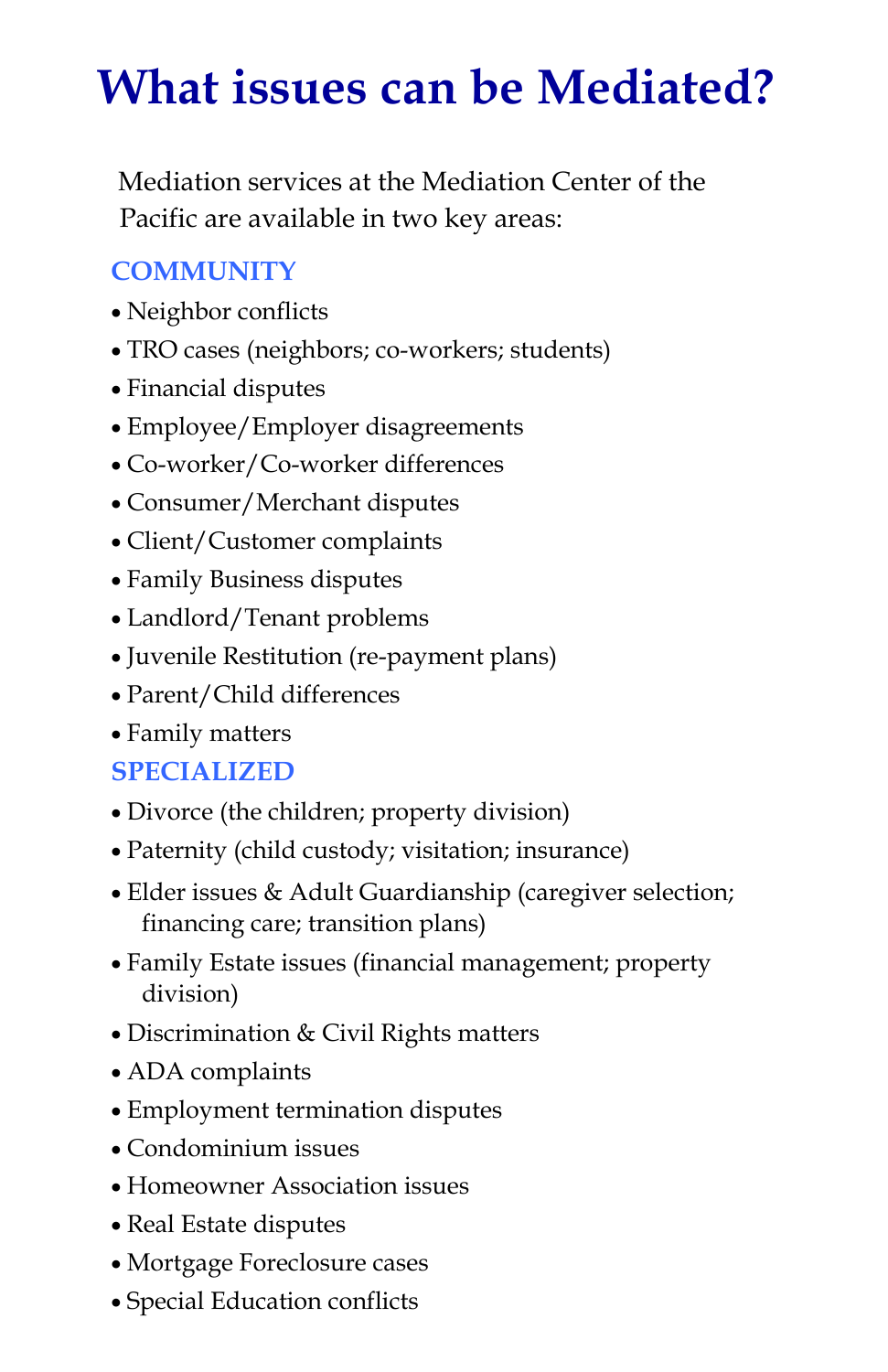## **What is The Mediation Center of the Pacific?**

The Mediation Center of the Pacific is a 501(c)(3) not-for-profit corporation. The mission is to provide high quality mediation and dispute resolution services that are affordable and accessible.

The Mediation Center of the Pacific offers three main services, including:

#### ► **COMMUNITY MEDIATION & SPECIALIZED MEDIATION** –

Mediation services are available for a modest fee based on a set sliding scale according to household income, and are charged per party per session.

Staff assigns appropriate mediators to the case according to their training, background, experience and availability.

#### ► **ACCESS ADR** –

Mediation and facilitation services are available for an hourly fee.

Participants select the mediator or facilitator of their choice from a special panel. Services are available onsite and off-site, anywhere statewide.

#### ► **TRAINING** –

Interactive courses in Conflict Resolution, Mediation, and Facilitation are offered throughout the year. Customized courses, workshops, dispute resolution system design, and on-site conflict coaching are also available to meet the specific needs of a business or group. Fees vary.